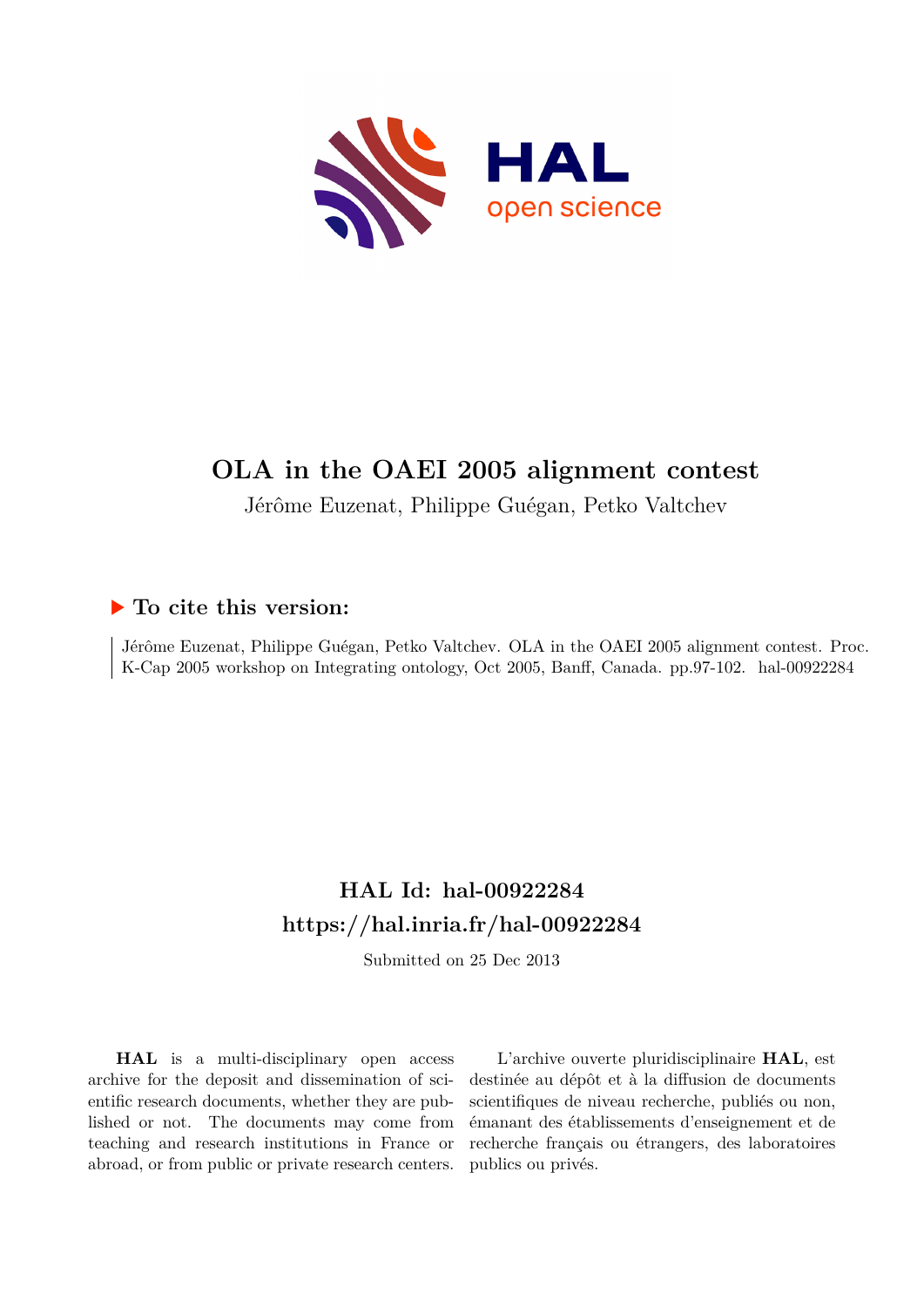# **OLA in the OAEI 2005 alignment contest**

# **Jer´ ome Euzenat ˆ**

**INRIA Rhône-Alpes** Montbonnot, France euzenat-at-inrialpes.fr

**Philippe Guégan** DIRO, Université de Montréal Montr eal (Qc), Canada Guegan-atiro.umontreal.ca

# **Petko Valtchev**

DIRO, Université de Montréal Montr eal (Qc), Canada Petko.Valtchev-atumontreal.ca

# ABSTRACT

Among the variety of alignment approaches (e.g., using machine learning, subsumption computation, formal concept analysis, etc.) similarity-based ones rely on a quantitative assessment of pair-wise likeness between entities. Our own alignment tool, OLA, features a similarity model rooted in principles such as: completeness on the ontology language features, weighting of different feature contributions and mutual influence between related ontology entities. The resulting similarities are recursively defined hence their values are calculated by a step-wise, fixed-point-bound approximation process. For the OAEI 2005 contest, OLA was provided with an additional mechanism for weight determination that increases the autonomy of the system.

# 1. PRESENTATION OF THE SYSTEM

OLA (for OWL-Lite Alignment) is an open-source tool jointly developed by teams at University of Montréal and INRIA Rhône Alpes. It features similarity-based alignment and a set of auxiliary services supporting the manipulation of alignment results [5, 6].

### 1.1 General purpose statement

The primary goal behind the OLA tool design is to perform alignment of ontologies expressed in OWL, with a short-term emphasis on OWL-Lite and long-term one on OWL-DL. However, its GUI component,  $VisOn<sup>1</sup>$ allows for many other services involving alignments (in the sense of [4]) to be accessed.

#### *1.1.1 Functional specifications*

From a mere algorithm for automated alignment construction, OLA has grown for the last year to an environment for alignment manipulation. Indeed, in its current version, the system offers, via its GUI component VisOn, the following services:

- parsing and visualization of OWL-Lite and OWL-DL ontologies,
- computation of similarities between entities from two ontologies,
- extraction of alignments from a pair of ontologies, provided with a set of similarity matrices, one per category of ontology entities (see below),
- manual construction of alignments by composing entity pairs from two ontologies,
- use of an existing (partial) alignment as a seed for automated alignment construction (alignment completion),
- alignment visualization,
- comparison of two alignments.

In the remainder, the focus will be limited to the automated alignment construction with OLA.

#### *1.1.2 Principles of the alignment in OLA*

The following fundamental principles underly the design of the three key mechanisms in OLA, internal representation of the ontology, similarity computation and alignment extraction, that are involved in the global ontology alignment process:

All-encompassing comparison : We tend to believe that all the available knowledge about a pair of ontology entities should be taken into account when aligning. This does not exclude the possibility of ignoring particular aspects, i.g., OWL instances in case of OWL class comparison. However such a choice should be deliberately made by the tool user, here through appropriate weight assignment, or, if performed by an automated mechanisms, should reflect some particularity, either of the entire ontology (e.g., global absence of instances in both ontologies) or of the pair of entities at hand (e.g., local absence of instances in the pair of classes to be compared).

<sup>1</sup> see http://www.iro.umontreal.ca/∼owlola/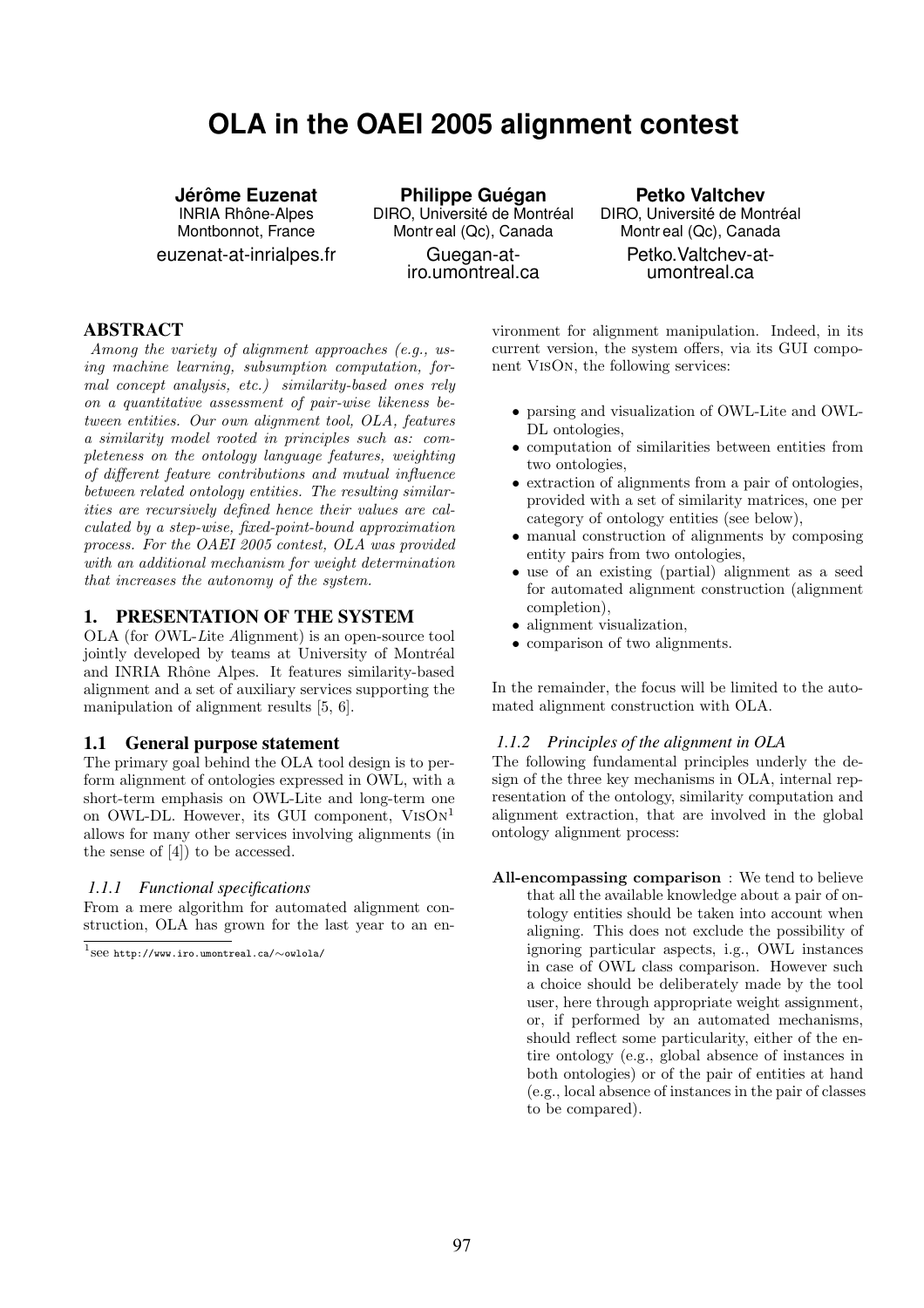- Highest automation level : Although we recognize that the entire alignment process often needs to be set on a semi-automated basis, we nevertheless argue in favor of a completely automated process for "draft" alignment generation. Thus, we see the OLA user providing a minimal set of parameters at the initial steps of the process whereas the tool will suggest one or more candidate alignments at the end, without any other human intervention.
- Category-dependent comparison : Following the syntactic structure of the OWL language, entities are divided into categories, e.g., classes, objects, properties, relations, and only entities of the same category are compared. Moreover, the entities of a category are compared using similarity functions of the same basic shape. The respective category functions comprise the same factors and the same weights. They are further customized for each pair of category entities by projecting them over the actual feature space of the entities (which may be far smaller than the complete space of the category).
- Comparability of similarity results : To enable comparison of similarity scores between different alignment tasks but also for some computational reasons, a set of useful properties is insured for the similarity functions: *normalization*, *positiveness*, maximalness<sup>2</sup>, and symmetry<sup>3</sup>.

#### *1.1.3 Current limitations*

- Although it would be of certain value for alignment, OLA currently offers no inference mechanisms that could help complete the entity descriptions. In particular, inheritance is not used to expand entities, mostly out of efficiency considerations.
- Although neighborhoods play crucial role in the similarity definition, two neighbor entities are not necessarily affecting each other's respective similarities to a pair of other entities. As only descriptive knowledge is taken into account, given two such entities, say  $e_1$  and  $e_2$ , for  $e_2$  to appear in a similarity expression for  $e_1$ , it should be considered as part of the description of the latter. For instance, a data type is not seen as being described by a property whose range the datatype represents. Consequently, datatypes are compared in an ontology-independent manner.
- Category borders are not similarity-permeable: Only entities from the same category are compared for similarity and hence for alignment.

# 1.2 Specific techniques used

 $^2\rm{With}$  normalization, this amounts to forcing scores of 1 for identical entities within identical ontologies

<sup>3</sup>The price to pay for symmetry is the impossibility of detecting subsumption by this purely numerical procedure.

OLA features an alignment process that splits into three basic steps: constructing the intermediate representation of the compared ontologies as labeled graphs, computing the similarity of each pair of same-category entities from the respective ontology graphs, extracting an alignment from the similarity matrices for each category.

### *1.2.1 OL-Graph construction*

OL-Graphs are graph structures that provide an easyto-process inner representation of OWL ontologies. An OL-Graph is a labeled graph where vertices correspond to OWL entities and edges to inter-entity relationships. As described in [6], the set of different vertex categories is: class  $(C)$ , object  $(O)$ , relation  $(R)$ , property  $(P)$ , property instance  $(A)$ , datatype  $(D)$ , datavalue  $(V)$ , property restriction labels  $(L)$ . Furthermore, we distinguish between datatype relations  $(R_{dt})$  and object relations  $(R_o)$ , and between datatype properties  $(P_{dt})$ and object ones  $(P<sub>o</sub>)$ .

The OL-Graph model allows the following relationships among entities to be expressed:

- *specialization* between classes or relations (denoted  $S$ ).
- *instanciation* (denoted  $\mathcal{I}$ ) between objects and classes, property instances and properties, values and datatypes,
- *attribution* (denoted  $A$ ) between classes and properties, objects and property instances;
- restriction (denoted  $R$ ) expressing the restriction on a property in a class,
- valuation (denoted  $\mathcal{U}$ ) of a property in an object.

The OL-Graph of an ontology is built after the ontology is parsed<sup>4</sup> . The process of OL-Graph construction is described in [8].

#### *1.2.2 Similarity model*

The similarity functions used in OLA are designed in a category-specific manner and cover all the available descriptive knowledge about an entity pair. Thus, given a category  $X$  of OL-Graph nodes, the similarity of two nodes from X depends on:

- the similarities of the terms used to designate them, i.e., URIs, labels, names, etc.,
- the similarity of the pairs of neighbor nodes in the respective OL-Graphs that are linked by edges expressing the same relationships (e.g., class node similarity depends on similarity of superclasses, of property restrictions and of member objects),
- the similarity of other local descriptive features depending on the specific category (e.g., cardinality intervals, property types)

 $4$ So far, we use the OWL API [1].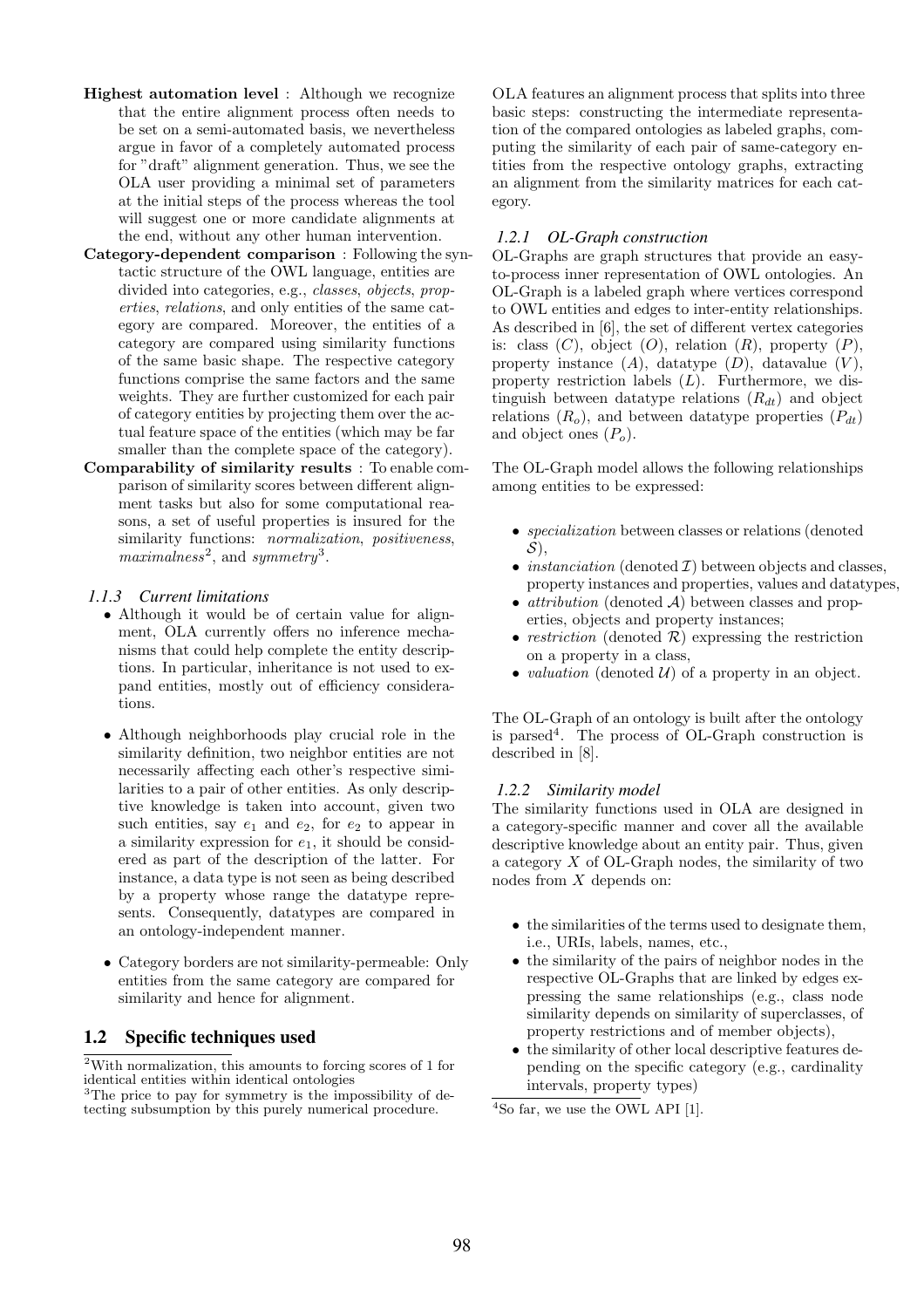| Funct.         | Node      | Factor                                                        | Measure                         |  |  |
|----------------|-----------|---------------------------------------------------------------|---------------------------------|--|--|
| $Sim_{\Omega}$ | $o \in O$ | $\lambda(o)$                                                  | $sim_L$                         |  |  |
|                |           | $a \in A$ , $(o, a) \in A$                                    | $MSim_A$                        |  |  |
| $Sim_A$        | $a \in A$ | $r \in R$ , $(a, r) \in \mathcal{R}$                          | $Sim_R$                         |  |  |
|                |           | $o \in O$ , $(a, o) \in U$                                    | $MSim_{\Omega}$                 |  |  |
|                |           | $v \in V$ , $(a, v) \in \mathcal{U}$                          | $MSim_V$                        |  |  |
| $Sim_V$        | $v \in V$ | value literal                                                 | type dependent                  |  |  |
| $Sim_C$        | $c \in C$ | $\lambda(c)$                                                  | $\sin n_L$                      |  |  |
|                |           | $p \in P$ , $(c, p) \in \mathcal{A}$                          | $MSim_P$                        |  |  |
|                |           | $c' \in C$ , $(c, c') \in S$                                  | $MSim_C$                        |  |  |
| $\sin n_D$     | $d \in D$ | $\lambda(r)$                                                  | $\overline{\text{XML}}$ -Schema |  |  |
| $Sim_R$        | $r \in R$ | $\lambda(r)$                                                  | $\sin n_L$                      |  |  |
|                |           | $c \in C$ , $(r, \text{domain}, c) \in \mathcal{R}$           | $MSim_C$                        |  |  |
|                |           | $c \in C$ , $(r, \text{range}, c) \in \mathcal{R}$            | $MSim_C$                        |  |  |
|                |           | $d \in D$ , $(r, \text{range}, d) \in \mathcal{R}$            | $Sim_D$                         |  |  |
|                |           | $r' \in R$ , $(r, r') \in S$                                  | $MSim_R$                        |  |  |
| $Sim_P$        | $p \in P$ | $r \in R$ , $(p, r') \in S$                                   | $Sim_R$                         |  |  |
|                |           | $c \in C$ , $(p, \text{all}, c) \in \mathcal{R}$              | $MSim_C$                        |  |  |
|                |           | $n \in \{0, 1, \infty\}, (p, \text{card}, n) \in \mathcal{R}$ | equality                        |  |  |
| .              | $\sim$    | $\cdots$ . $\cdots$                                           | $\bullet$ . $\bullet$           |  |  |

Table 1: Similarity function decomposition  $(\text{card} = \text{cardinality} \text{ and all } = \text{allValuesFrom}).$ 

Datatype and datavalue similarities are external to our model and therefore they are either user-provided or measured by a standard function (e.g., string identity of values and datatype names/URIs).

Formally, given a category  $X$  together with the set of relationships it is involved in,  $\mathcal{N}(X)$ , the similarity measure  $Sim_X : X^2 \to [0, 1]$  is defined as follows:

$$
Sim_X(x, x') = \sum_{\mathcal{F} \in \mathcal{N}(X)} \pi_{\mathcal{F}}^X M Sim_Y(\mathcal{F}(x), \mathcal{F}(x')).
$$

The function is normalized, i.e., the weights  $\pi_{\mathcal{F}}^{X}$  sum to a unit,  $\sum_{\mathcal{F} \in \mathcal{N}(X)} \pi_{\mathcal{F}}^X = 1$ . for the computability The set functions  $\hat{MSim}_Y$  compare two sets of nodes of the same category (see [6] for details). Table 1 illustrates the set of similarities in our model.

Following the lessons learned with our participation in the EON 2004 alignment contest [?], we have adapted the above measure to fit cases where particular pair of entities is described only by a small subset of the entire set of category descriptors. Thus, a descriptive factor is ignored for similarity computation whenever neither of the compared entities possesses a neighbor with the underlying link label (e.g., no instances for a pair of compared classes). In this case, not only its weight is set to 0, but also the weights of the remaining "active" factors are increased correspondingly. To scale that principle up to the entire set of descriptive factors, the following simple mechanism has been realized in OLA: In order to keep both normalization and equity in similarity values, the weights of all non-null factors for a given entity pair are divided through their sum. Thus, for a category X, the similarity measure  $Sim_{X}^{+}$ :  $X^2 \rightarrow [0, 1]$  becomes:

$$
Sim_X^+(x,x') = \frac{Sim_X(x,x')}{\sum_{\mathcal{F} \in \mathcal{N}^+(x,x')} \pi_{\mathcal{F}}}
$$

where  $\mathcal{N}^+(x,x')$  is the set of all relationships  $\mathcal F$  for which  $\mathcal{F}(x) \cup \mathcal{F}(x') \neq \emptyset$ <sup>5</sup>.

OLA relies on various functions for identifiers comparison. Both string distances and lexical distances are used. Lexical distances rely on an exploration of Word-Net 2.0 [7] with a quantitative assessment of the "relatedness" between two, possibly multi-word, terms. More specifically, the degree of relatedness between two Word-Net entries is computed as the ratio between the depth, in graph-theoretic sense, of the most specific common hypernym and the average of both term depths. The computation of multi-word term similarity consists in first splitting the terms into a set of tokens each and then comparing all possible pairs of tokens from opposite sets using the above depth-based principle. The global term similarity is then computed as a similaritybased matching between both sets (see above).

As circular dependencies are impossible to avoid with the above definitions, the computing of the similarity values requires non-standard mechanisms. Following [2, 9], an equation system is composed out of the similarity definitions where variables correspond to similarities of node pairs while coefficients come from weights. The process of iterative, fixed-point-bound resolution of that system, as well as the related convergence and determinism issues are described in [6].

#### 1.3 Implementation

OLA is implemented in Java. Its architecture follows the one of the Alignment API and the recent implementation that was described in [4]. OLA relies on the OWL API [1] for parsing OWL files. An entire subsystem is dedicated to the onstruction of OL-Graphs on top of the parsed ontologies. A set of further components that offer similarity computation services: substring distances, edit distances, Hamming distance, WordNet interface (via the JWNL library [3]), etc., that were originally designed for OLA are now part of the Alignment API. The VisOn GUI component offers a uniform interface to all services provided by Alignment API and OLA. In particular, it visualizes both the input data, i.e., the OL-Graphs, and the final result, i.e., the alignment file, of the global process.

### 1.4 Adaptations made for the contest

Along the preparation of the AOEI 2005 contest, a row of changes have been made to the system in order to make it fit the complexity of the alignment discovery task. The most striking one is the introduction of a weight-computing mechanism that eliminates the necessity for the tool user to provide initial weights and hence makes a significant step towards full automation of the alignment process.

 $^{5} \mathrm{That}$  is, there exists at least one  $y$  such that  $(x,y) \in \mathcal{F}$  or at least one y' such that  $(x', y') \in \mathcal{F}$ .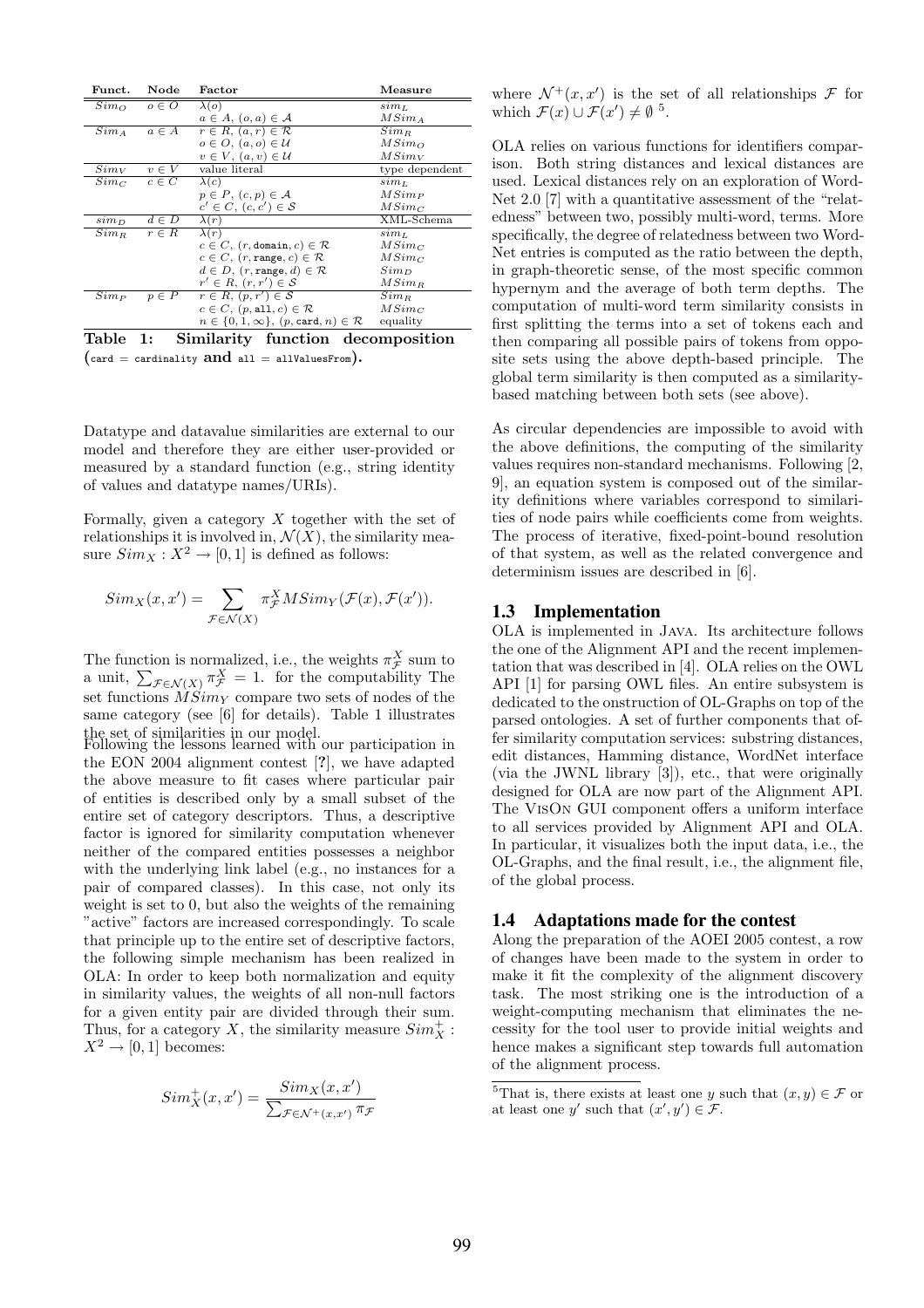# *1.4.1 Weight computing mechanism*

As it is far from obvious for novice users how to weigh the different similarity factors, we initiated work on incorporating a weight computing mechanism within the system. The intended mechanism is both intuitive and effective so that alignment practitioners with various skill levels could find a match for their knowledge and experience. So far, we used a simple heuristic method that, according to the obtained results, performs reasonably well. The basic idea of the method consists in distributing the weights among similarity factors in the generic similarity function of a node category according to the relative importance of the corresponding category in the entire ontology. That is to say we use the average number of links of the corresponding type per entity of the category at hand. For instance, the greater the number of super-class links in the ontology, the higher the weight of the super-class factor in the class similarity formula.

# *1.4.2 Similarity measure for entity names*

OLA uses two alternative modes of comparison for entity names (URIs, labels, etc.): a string measure<sup>6</sup> (a default) and a lexical similarity measure that relies on WordNet 2.0 (see above).

The highly sophisticated lexical similarity measure that was used in OLA for the EON competition has been replaced by a simpler but more purposeful one. Indeed, the initial function compared multi-word terms on three separate axes: nouns, verbs and adjectives, as provided by WordNet 2,0. Such comparison seemed appropriate for cases where the meanings of a word fall in more than one part-of-speech category. The inter-word similarities on each axis were aggregated by an independent best-match computations while the three resulting values were further combined to a single one via a weighted sum.

The new measure trades separate matchings on speechpart-wise basis to a single global matching along entry similarities that aggregate all three possible aspects of a word. Thus, the words are compared to each other with all possible meanings and the highest similarity over a single pair of meanings is taken for the words.

For the OAEI competition, as we had to rely on a fixed parameter set for the entire collection of tests, we have chosen to force the use of the string distance. Indeed, it showed better performances while being much more efficient than the WordNet-based computation.

Nevertheless, the improved lexical similarity was not completely discarded: it is currently used as a preprocessing tool that helps decide automatically the distribution of weights among similarity factors.

#### *1.4.3 Minor adaptations*

Following experiences from EON 2004, a set of simple but decisive modifications have been applied in order to prevent the precision leak in the tests. First, the instances have been excluded from the alignments by default, although the possibility is given to the user to reverse this choice. Then, entities external to the ontologies at hand have also been excluded from the alignment (but not from the similarity computation). Finally, one-to-one alignment production has been enforced in OLA to increase the potential recall of the resulting alignment.

# 2. RESULTS

The comments are grouped by test categories.

# 2.101 Tests 10X

OLA performed very well on the tests of this group. This seems to be due to the fact that while the language varies along the individual tests of the group, the basic ontology entities involved in the similarity computation remain unchanged with respect to the reference ontology.

# 2.102 Tests 2XX

The performances of the algorithm seem to suggest that three sub-groups of tests can be distinguished. The first one comprises the tests 21X, 22X, 23X and 24X, with a small number of exceptions where the performance have been:

- Quite good: This is the case of tests 201, 202, with random class names. The random names were putting a strain on the ability of the algorithm to propagate similarity along the network of node pairs. Obviously, our technique needs some improvements on that point.
- Satisfactory: In the case of tests 248, 249, there is a combination of missing (or random) names with one other missing factor. For tests 248, 249, the missing factors are hierarchy (sub-class links) and instances, respectively. Both play important role in similarity computation of classes, whenever these are stripped of their names as is the case with these two ontologies. Hence the sharp drop in precision and recall with respect to the preceding tests.
- Weak: The notorious failure here have been the tests 205, 209, which are the only ones to use of synonymous names in the ontology entities (with respect to the intial ontology). As WordNet has been plugged-out of the similarity computation, these results are not surprising.

The second groups is made of the tests 25X. Here OLA performances varied substantially: from extremely poor

 ${}^{6}$ subString distance provided by the Alignment API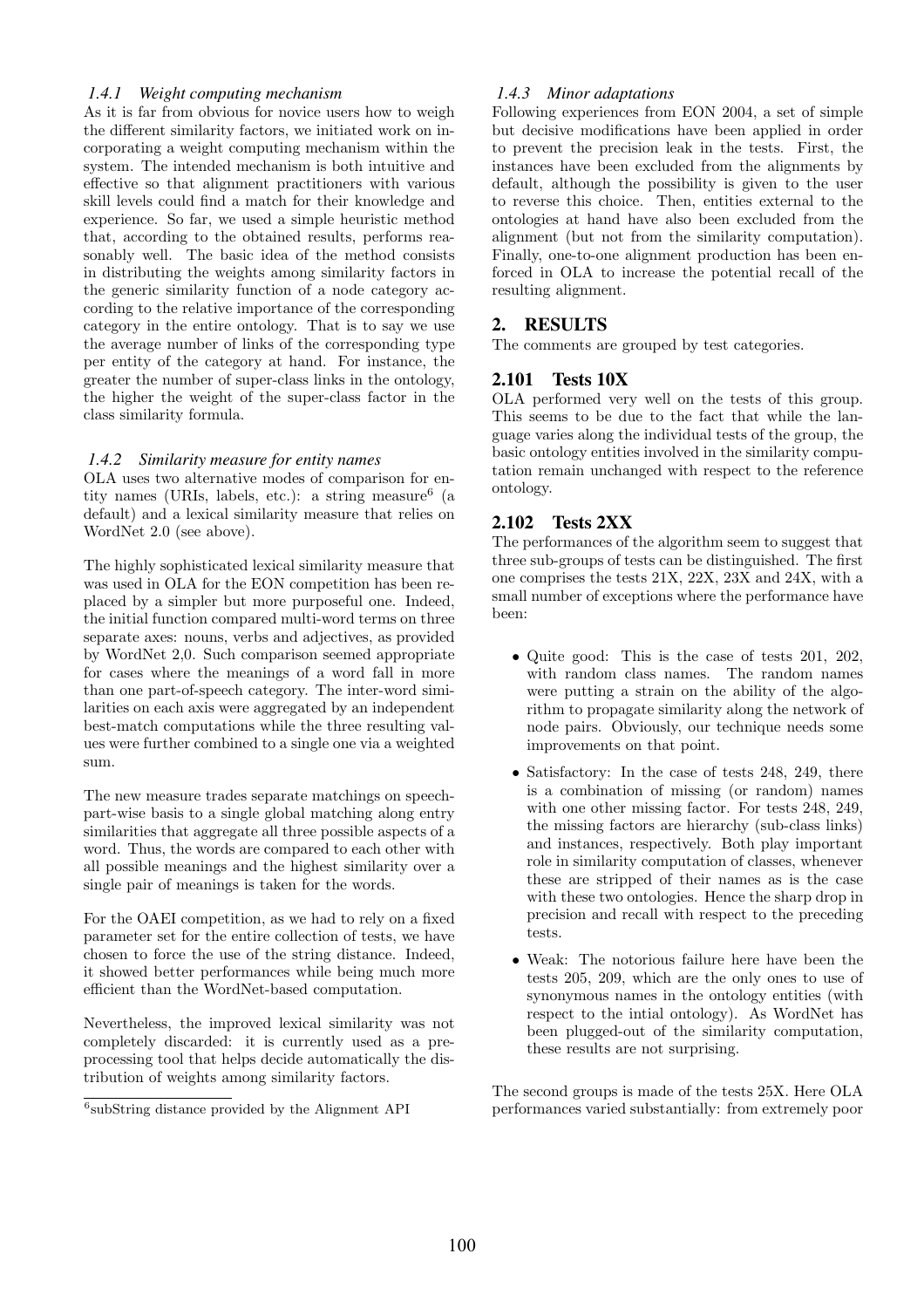(254) to satisfactory (252, 259).

The last five ontologies of the group, the 26X ones, have proven to represent a serious obstacle for OLA. The performances of the system here were poor to very poor.

# 2.103 Tests 30X

The real-world ontologies of the group 30X made OLA perform in an unimpressive way. We believe that this is due to the fact that string similarity was systematically used as identifier comparison means. Indeed, tentative runs with WordNet as basis for name similarity yielded way more precise alignments on that group. Unfortunately, they also brought down the overall statistics from the entire test set such as mean precision and mean recall. Hence the choice of the WordNet-based lexical similarity for a default name comparison means has been dropped.

# 3. GENERAL COMMENTS

#### 3.1 Comments on the results

The results show a substantial progress has been made since the EON 2004 alignment contest. With respect to the performances of OLA at that forum, we made a big leap amounting to about 25% in both mean precision and mean recall.

Nevertheless, we see that a vast space for improvement lays ahead of our project. The weaknesses of the current similarity mechanisms can be summarized as follows. First, the tuning of the algorithm is still a rigid process. Indeed, while the weights can now be computed following a specific footprint of the ontology, a mechanism for the choice of a particular name similarity on the same basis has yet to be defined.

Second, although we take into account the biggest possible amount of knowledge about entities, there are sources of similarity that have been ignored so far, in particular entity comments.

# 3.2 Discussions on the way to improve the proposed system

Besides expanding the lexical processing to comments in entities and providing a flexible decision mechanism for the choice of the default name similarity, a possible improvement of the system will be the integration of a learning module for weight estimation. As for similarity, the biggest challenge here is to define the representation of the input data, i.e., the descriptors of the entries for the learning algorithm.

Another research track would be the definition of an optimal matching algorithm. In fact, the current procedures are sub-optimal in the sense that they only chose local optima for each aligned entity. Consequently, as strict 1:1 matchings are to be produced, a single bad

choice could easily generate a chain of wrong alignment decisions and thus negatively impact the performances of the tool.

### 3.3 Comments on the experiment

Two months during summer period is definitely too short to run shuch an experiment.

#### 4. CONCLUSION

In its latest version, OLA has proven a more robust tool for alignment than it was a year before. While the difficulties with real-world ontologies persist, the progress on noisy ones has been substantial.

The next key topic of the research around OLA will be the automation of the weight computation for a specific pair of ontologies.

# 5. RAW RESULTS

#### 5.1 Link to the set of provided alignments

A .zip archive of all the contest results is available at the following URL:

http://www.iro.umontreal.ca/∼owlola/OAEI.html

#### 5.2 Link to the system and parameters file

A similar archive with the parameters and the .jar files used in the contest-related experiments is available at the following URL:

http://www.iro.umontreal.ca/∼owlola/OAEI.html

#### 5.3 Matrix of results